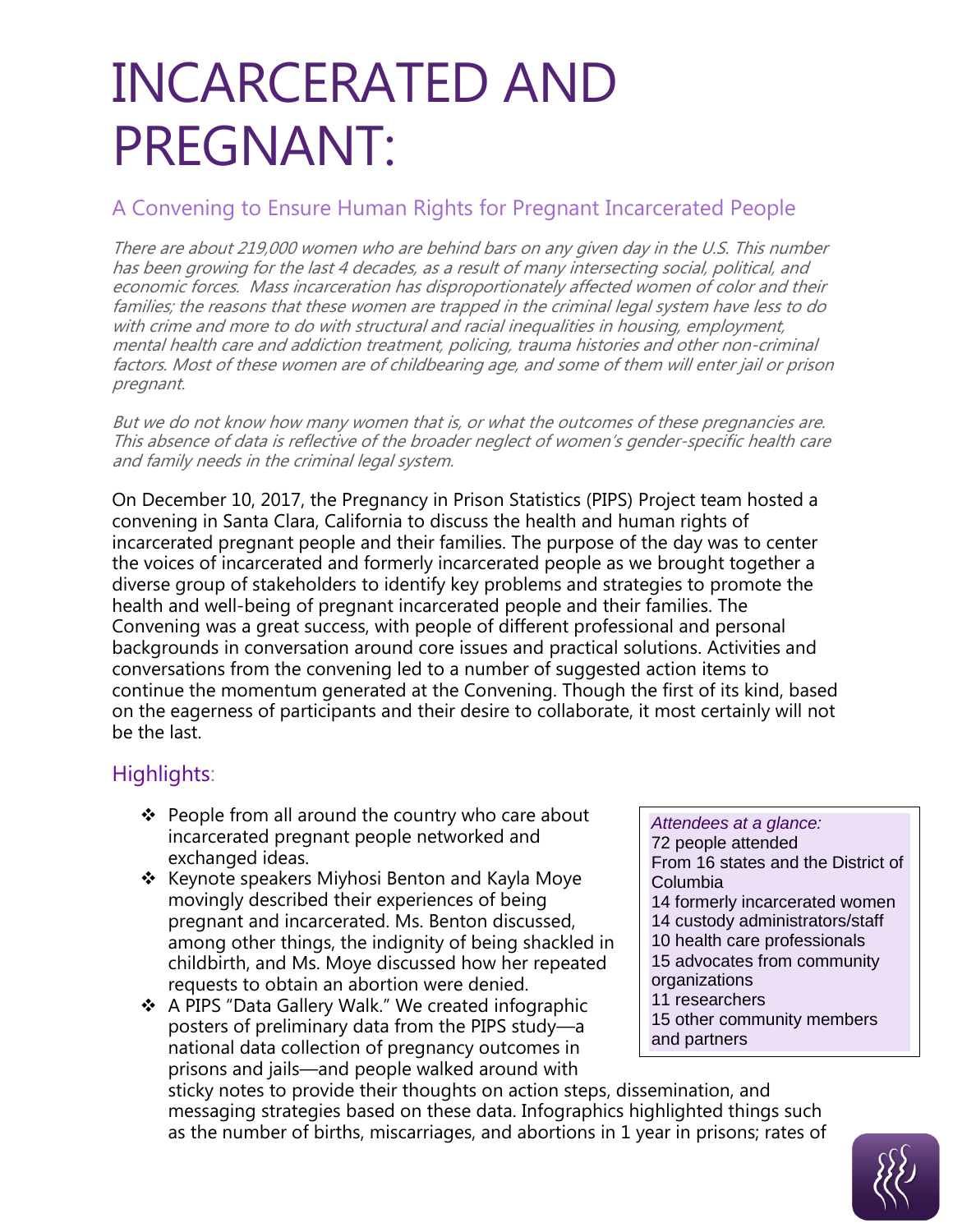opioid use disorder among pregnant incarcerated people; breastfeeding policies and prevalence; where infants born to incarcerated mothers get placed; and many others.

- An update from Legal Services for Prisoners with Children and the National Council on Incarcerated and Formerly Incarcerated Women and Girls about the Pregnant Incarcerated Person's Bill of Rights they drafted and their national legislative toolkit to end shackling of pregnant incarcerated people.
- $\cdot$  A nuanced panel discussion about doula and breastfeeding support programs for pregnant and postpartum people in custody. In addition to descriptions of such programs at several prisons/jails, the discussion included the challenges of working as a support person and advocate in these settings.
- Breakout groups to strategize about action items and interventions for pregnant incarcerated people in: health care standards; anti-shackling legislation; mental health care and addiction; child custody issues; PIPS data and further research; breastfeeding and doula programs; abortion and family planning access.
- $\cdot$  A moving original poetry performance by a previously incarcerated woman.



#### **Additional Research Needed:**



Keynote Speaker Kayla Moye Keynote Speaker Miyhosi Benton

During the Convening on Pregnancy in Correctional Setting a number of additional avenues of inquiry were brainstormed by the group. This is a list of what the group identified as information we still need to know to protect and promote the constitutional and human rights of pregnant incarcerated people.

- Identify the successful campaigns that lead to increased support for incarcerated parents seeking reunification
	- What systems within the prisons/jails are necessary to ensure parents have access to counseling about their rights
	- What are the Child Protective Services Guidelines in each state and which ones need to be changed
- **IDENTIFY IDENTIFY** Identify the virtum the abortion clinics to prisons and jails
- **IDENTIFY ALLO IS THE UP THE IDENTIFY IS NOTE I** I dentify all of the birthing centers where pregnant women in jails and prisons deliver in the United States
- **I** Identify which states have programs and services that work well to support pregnant incarcerated people
- **IDENTIFY 11** Identify who in each state is responsible for monitoring conditions within prisons and jails
- **Explore why women in prisons and jails might choose to be sterilized.** 
	- Does the institution also offer full spectrum birth control access
	- What is said during counseling?

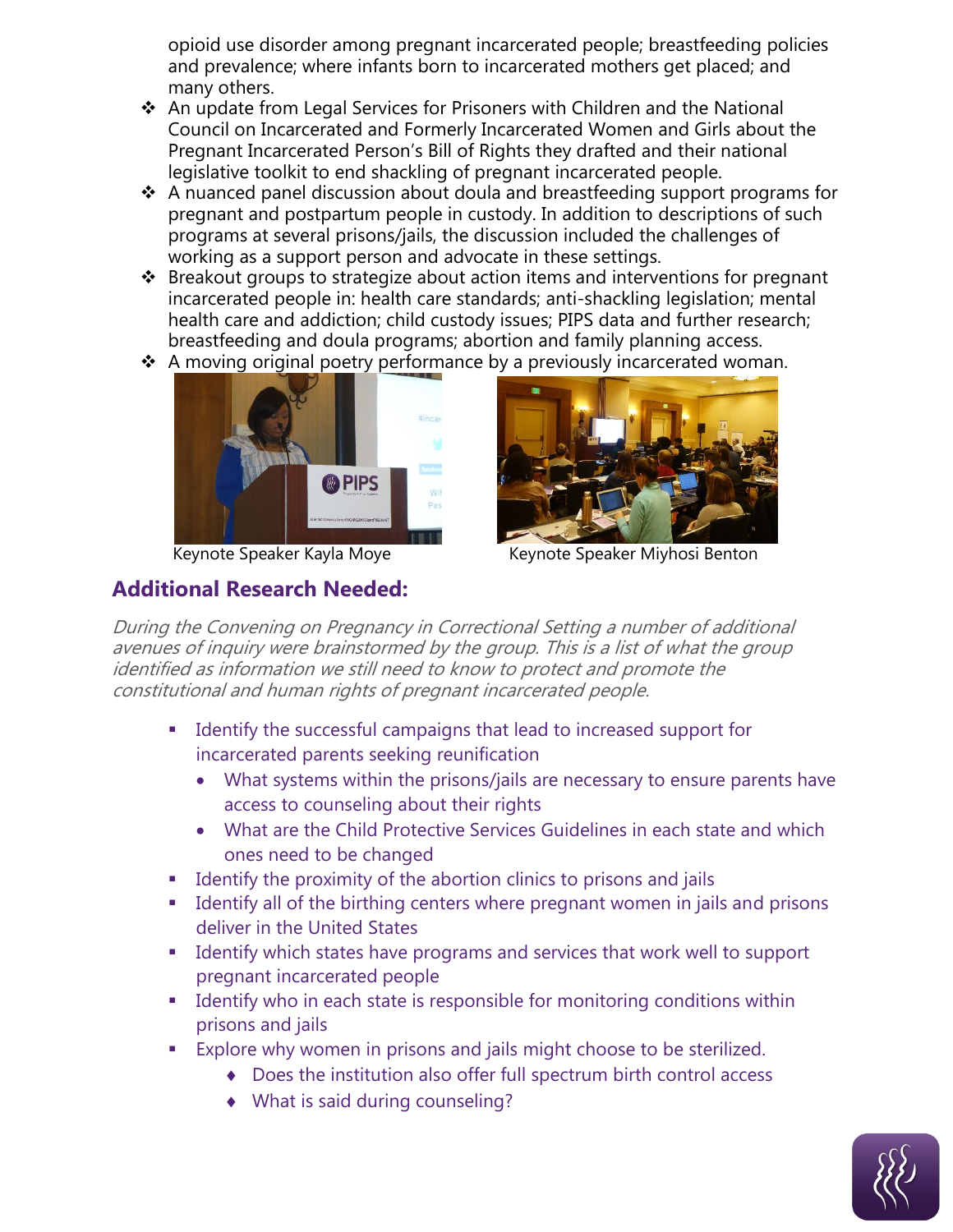- Develop intercept models for where in the pipeline pregnant people can be diverted from institutions of incarceration
- Develop an analysis on the financial cost of incarcerating pregnant people

## Funding made it possible to. . .

- $\cdot \cdot$  Provide scholarships for 4 formerly incarcerated women who experienced pregnancy while incarcerated with the total cost of their plane flights, hotel room, and ground transportation to the Convening.
- Be well-fed.
- $\div$  Hire a videographer to record the day's proceedings (coming soon!).
- $\cdot$  Collaborate with a consultant with expertise in reproductive justice, incarceration, and movement building.
- ❖ Develop high quality resources for participants to interact with and learn from



Dr. Carolyn Sufrin introducing the PIPS data Attendees interacting with the PIPS data





Attendees wrote questions and reactions to the data on sticky notes that other attendees could then read and respond to.

### Social media reach

The conversations held were amplified across three social media platforms, involving over 24 different accounts and at least 60 unique posts. Posts included quotes from presenters such as:



Monica McLemore PhD, MPH, RN @mclemoremr



"Control trumps everything else in prison" including reason, rationality, and safety -Miyhosi Benton #IncarceratedandPregnant

11:48 AM - 10 Dec 2017

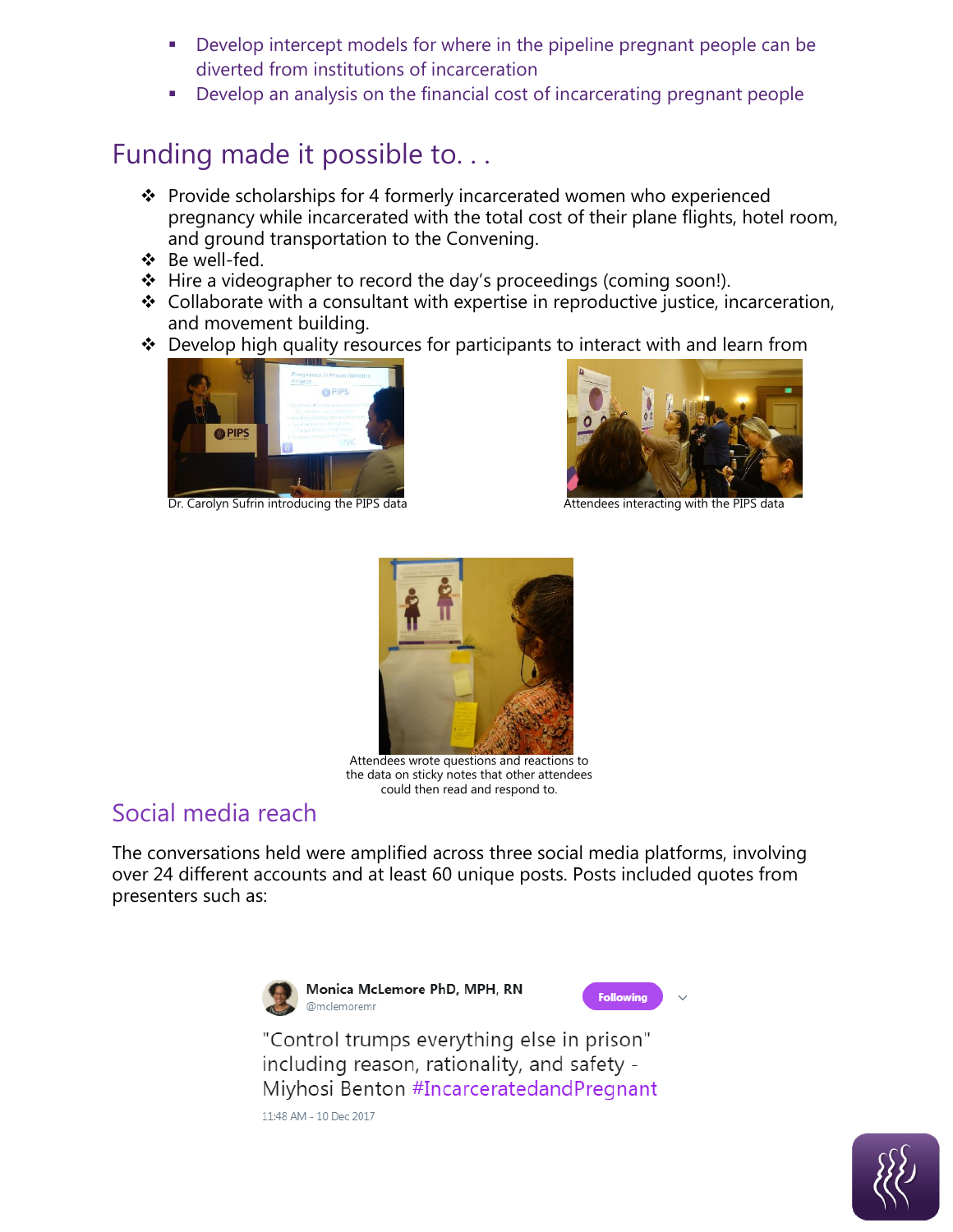**Judy Blatchford** 

December 10, 2017 · Santa Clara, CA · @ #incarceratedandpregnant what an incredibly moving, intense and overwhelming day I have had at the Pregnancy in Prison conference. So many beautiful, strong women who have endured and survived the dark, dehumanizing experience as incarcerated pregnant mothers in our industrial prison complex. We should be ashamed. Thank you to all these brave women for sharing your stories.

**DD**: 26

6 Comments

...

Nearly all of attendees (96%) who completed a post-convening survey said the event was "very good or "excellent." A majority said they were "extremely motivated" (74%) to create change for pregnant incarcerated people after the event, 17% reported that they were "motivated" to create change. This positive feedback has encouraged us and participants to keep up the momentum by:

"Helping to create a clearing house of resources available throughout the country"

"Work to begin collecting consistent, common data on this topic across facilities and jurisdictions"

"Being more intentional about including the voices of previously incarcerated people into my work everywhere I can."

"Promote partnerships among prisons/jails and Healthy Start"

"Working on finding out what information I can get from my local jail and collaborating with others to develop data infrastructure; more formal evaluation of our own jail programs"



Formerly incarcerated people, physicians, advocates, and many others attended.